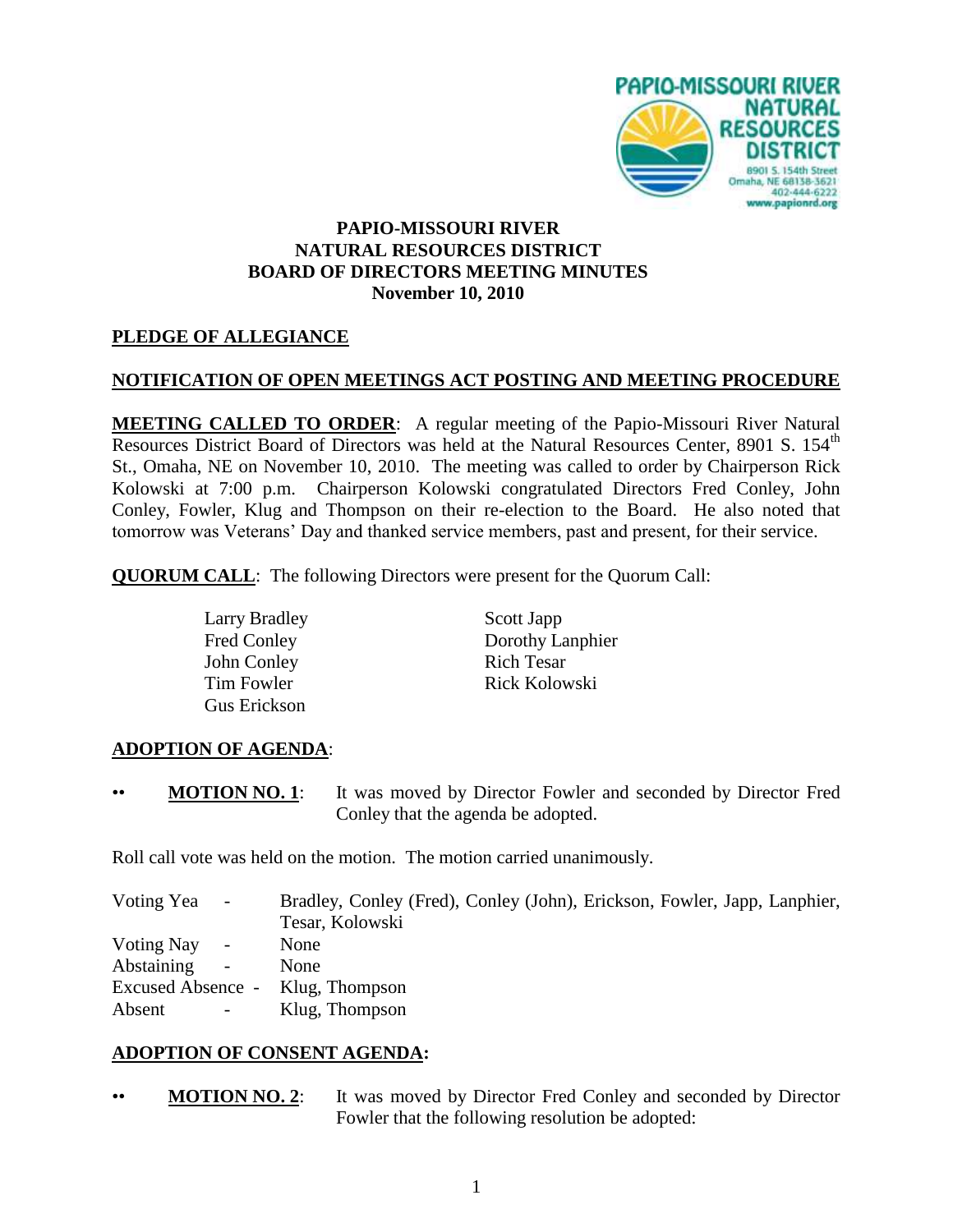BE IT RESOLVED that the following resolutions on the consent agenda are hereby adopted.

Agenda Item 3.A.:

BE IT RESOLVED that the absences of the following Directors from the November 10, 2010, Board of Directors Meeting are excused:

> Dave Klug Jim Thompson

Agenda Item 7. A.

BE IT RESOLVED that the October 14, 2010 Papio-Missouri River NRD Board meeting minutes are approved as printed.

Roll call vote was held on the motion. The motion carried 8-yea and 1-nay.

| Voting Yea | $\sim$         | Bradley, Conley (Fred), Conley (John), Erickson, Fowler, Lanphier, Tesar, |
|------------|----------------|---------------------------------------------------------------------------|
|            |                | Kolowski                                                                  |
| Voting Nay | $\sim$         | Japp                                                                      |
| Abstaining | $\sim$         | None                                                                      |
|            |                | Excused Absence - Klug, Thompson                                          |
| Absent     | $\sim$ $ \sim$ | Klug, Thompson                                                            |

**PROOFS OF PUBLICATION OF MEETING NOTICE:** Notice of the meeting was published in the Omaha World Herald on November 4, 2010. The District's September, 2010, expenditures were published in the Burt County Plaindealer on November 3, 2010. The Chairperson ordered the Proofs of Publication recorded in the minutes of this meeting. (They are contained as part of the file copy of these minutes.)

#### **AGENCY AND ASSOCIATION REPORTS**:

A. Natural Resources Conservation Service Report: Neil Jensen, NRCS District Conservationist, briefed the Board on NRCS activities. He announced that Loren Ehlers has been selected as the Resource Conservationist at the Tekamah office. He also noted that November has been designated as National Native American Heritage Month.

B. Nebraska Association of Resources Districts: Director Tesar reported that the NARD Board met on November 8, 2010 in Crofton, NE. He reported that the major item discussed was expansion of the NARD office space. He stated that the NARD Board recommended that the NARD take over the second floor at the current location and authorized up to \$100,000 for remodeling costs, with the NARD Risk Pool picking up 40% of the new rent.

C. Lower Platte River Corridor Alliance Report: No report.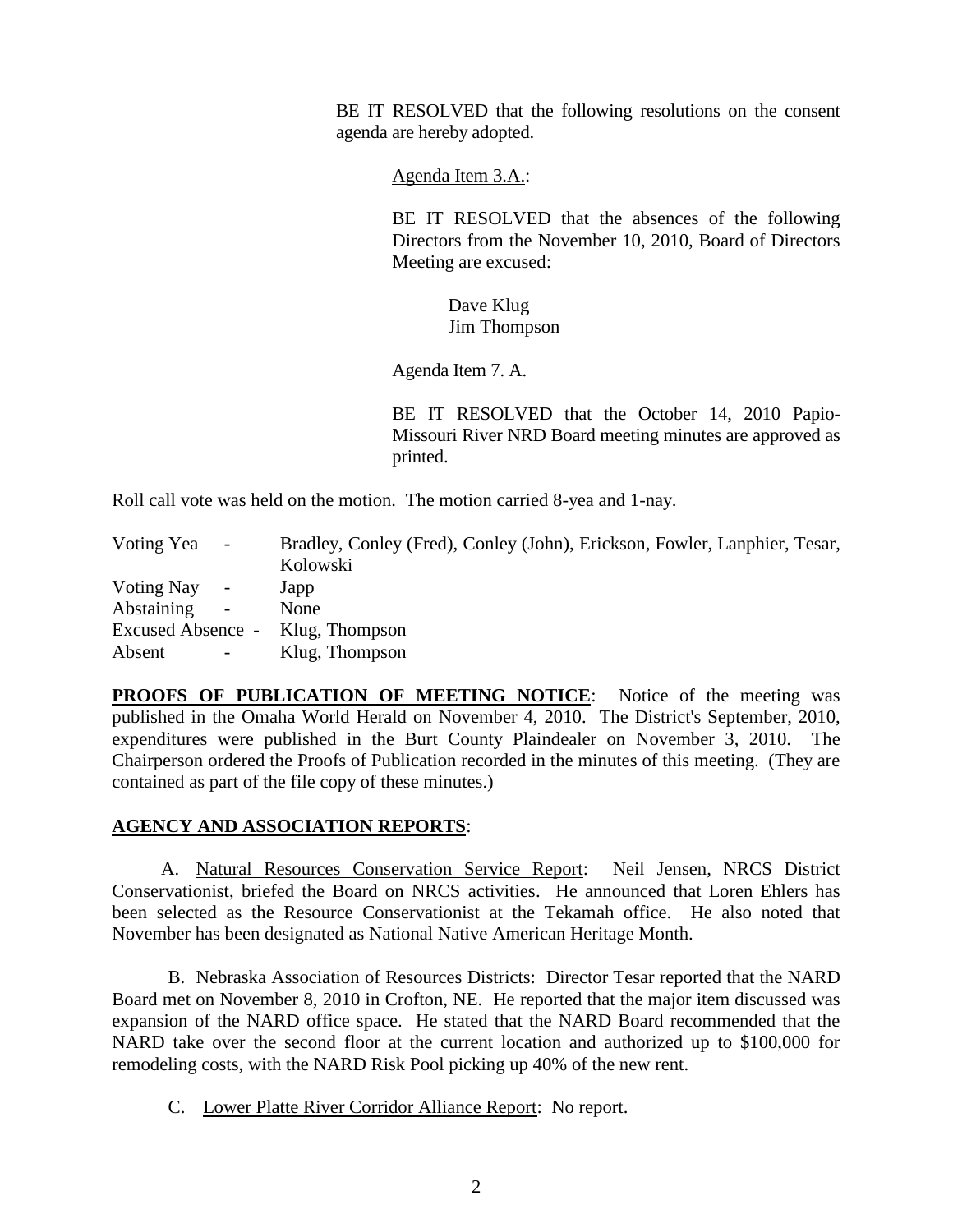# **PUBLIC HEARING – DRAFT P-MRNRD HAZARD MITIGATION PLAN**:

Chairperson Kolowski appointed GM Winkler as the Hearing Officer. GM Winkler called the hearing to order at 7:16 p.m.

Hearing Officer Winkler submitted the following exhibits for the record.

| Exhibit 1 - Agenda |                                                                                                      |
|--------------------|------------------------------------------------------------------------------------------------------|
|                    | Exhibit 2 - Proof of Publication of Public Hearing Notice -<br>Omaha World-Herald – November 3, 2010 |
|                    | Exhibit 3 - Draft P-MRNRD Hazard Mitigation Plan                                                     |
|                    | Exhibit 4 - District's Mitigation Goals and Objectives                                               |

Lori Laster, Stormwater Management Engineer, introduced Paul Woodward and Carey Romero, Olsson Associates, who gave a brief explanation of the plan. It was noted that the purpose of the updated plan is to sustain actions designed to reduce or eliminate long-term risk to people and property from natural and other hazards as well as to ensure that each participating community is eligible to obtain federal funding under the Hazard Mitigation Grant Program, Pre-Disaster Mitigation Program and the Flood Mitigation Assistance program. Through this plan, the District has determined the hazards affecting the area, determined the risks these hazards present to the respective communities, developed mitigation goals and identified feasible mitigation activities for the participating entities.

Mr. Winkler opened the floor to the public. No one from the public addressed the Board.

Hearing Officer Winkler closed the Public Hearing at 7:52 p.m. and returned the floor to Chairperson Kolowski.

## **SUBCOMMITTEE REPORTS**:

A. Programs, Projects and Operations Subcommittee: Director John Conley reported that the PPO Subcommittee met on November 9, 2010 and he gave a brief recap of the meeting.

| <b>MOTION NO. 3</b>              | It was moved by Director John Conley that the following                                                                                                                                                                                                     |
|----------------------------------|-------------------------------------------------------------------------------------------------------------------------------------------------------------------------------------------------------------------------------------------------------------|
| $\bullet\bullet$                 | recommendation be adopted:                                                                                                                                                                                                                                  |
| <b>PPO</b> Recommendation $#1$ : | Washington County Service Center – Request for Increase in<br>Professional Services – Recommendation that the professional<br>services fees of Alley Poyner Macchietto Architecture be increased<br>from $$148,000$ to an amount not to exceed $$157,090$ . |

Roll call vote was held on the motion. The motion carried 8-yea and 1-nay.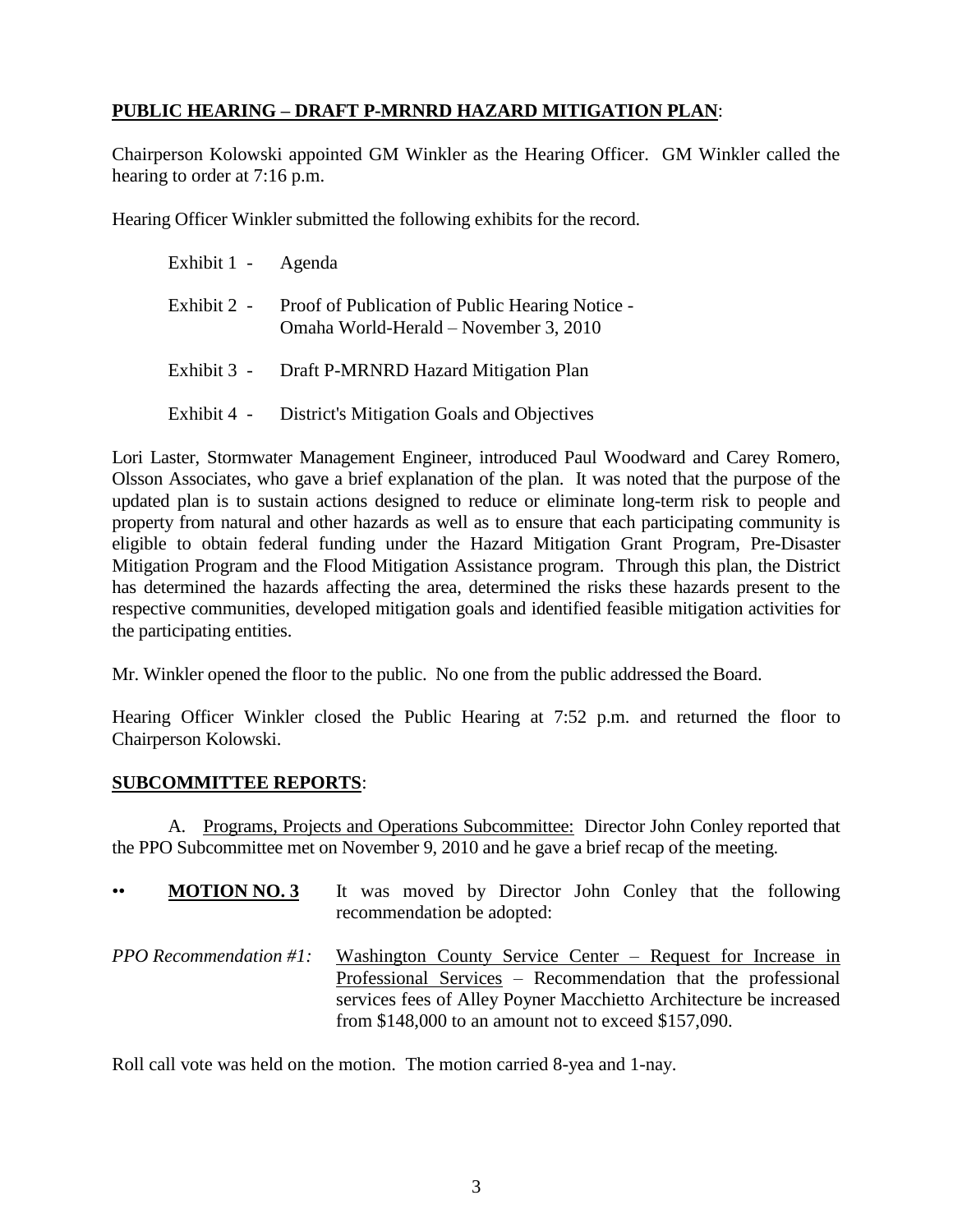| Voting Yea<br>$\sim$                | Bradley, Conley (Fred), Conley (John), Erickson, Fowler, Lanphier, Tesar, |
|-------------------------------------|---------------------------------------------------------------------------|
| <b>Voting Nay</b><br>$\sim$ $^{-1}$ | Kolowski                                                                  |
| Abstaining<br>$\sim$                | Japp<br>None                                                              |
|                                     | Excused Absence - Klug, Thompson                                          |
|                                     |                                                                           |
| Absent<br>$\sim$                    | Klug, Thompson                                                            |

- •• **MOTION NO. 4** It was moved by Director John Conley that the following recommendation be adopted:
- *PPO Recommendation #2:* Missouri River Trail, Phase 2 Construction Engineer Selection Recommendation that the General Manager be authorized to negotiate a Professional Services Agreement for Construction Engineering on the Missouri River Trail Phase 2 Project with a consultant approved by the Nebraska Department of Roads and bring the Agreement to the Board for approval.

Roll call vote was held on the motion. The motion carried unanimously.

| Voting Yea        | $\sim$         | Bradley, Conley (Fred), Conley (John), Erickson, Fowler, Japp, Lanphier, |
|-------------------|----------------|--------------------------------------------------------------------------|
|                   |                | Tesar, Kolowski                                                          |
| Voting Nay        | $\sim$ $^{-1}$ | None                                                                     |
| <b>Abstaining</b> | $\sim$         | None                                                                     |
| Excused Absence - |                | Klug, Thompson                                                           |
| Absent            | $\sim$ .       | Klug, Thompson                                                           |

•• **MOTION NO. 5** MoPac Trail (Hwy 50 to Chalco) – Recommendation that the District reject the federal funding for this project and proceed with the project without federal funding.

Roll call vote was held on the motion. The motion carried on a vote of 7-yea and 2 abstentions.

| Voting Yea<br>$\sim$ $-$ | Bradley, Conley (Fred), Conley (John), Erickson, Fowler, Tesar, Kolowski |
|--------------------------|--------------------------------------------------------------------------|
| Voting Nay<br>$\sim$     | None                                                                     |
| Abstaining<br>$\sim$     | Japp, Lanphier                                                           |
|                          | Excused Absence - Klug, Thompson                                         |
| Absent<br>$\sim$ $-$     | Klug, Thompson                                                           |

B. Finance, Expenditures and Legal Subcommittee: Director Tesar reported that the FEL Subcommittee met on November 9, 2010 and he gave a brief recap of the meeting. He noted that a recommendation to transfer \$200,000 from the Silver Creek Dam Project to the Conservation Assistance Program had failed. The Subcommittee also reviewed the draft FY 2010 audit. The audit will be brought before the Subcommittee and Board for approval in December.

**MOTION NO. 6** It was moved by Director Tesar that the following recommendation be adopted: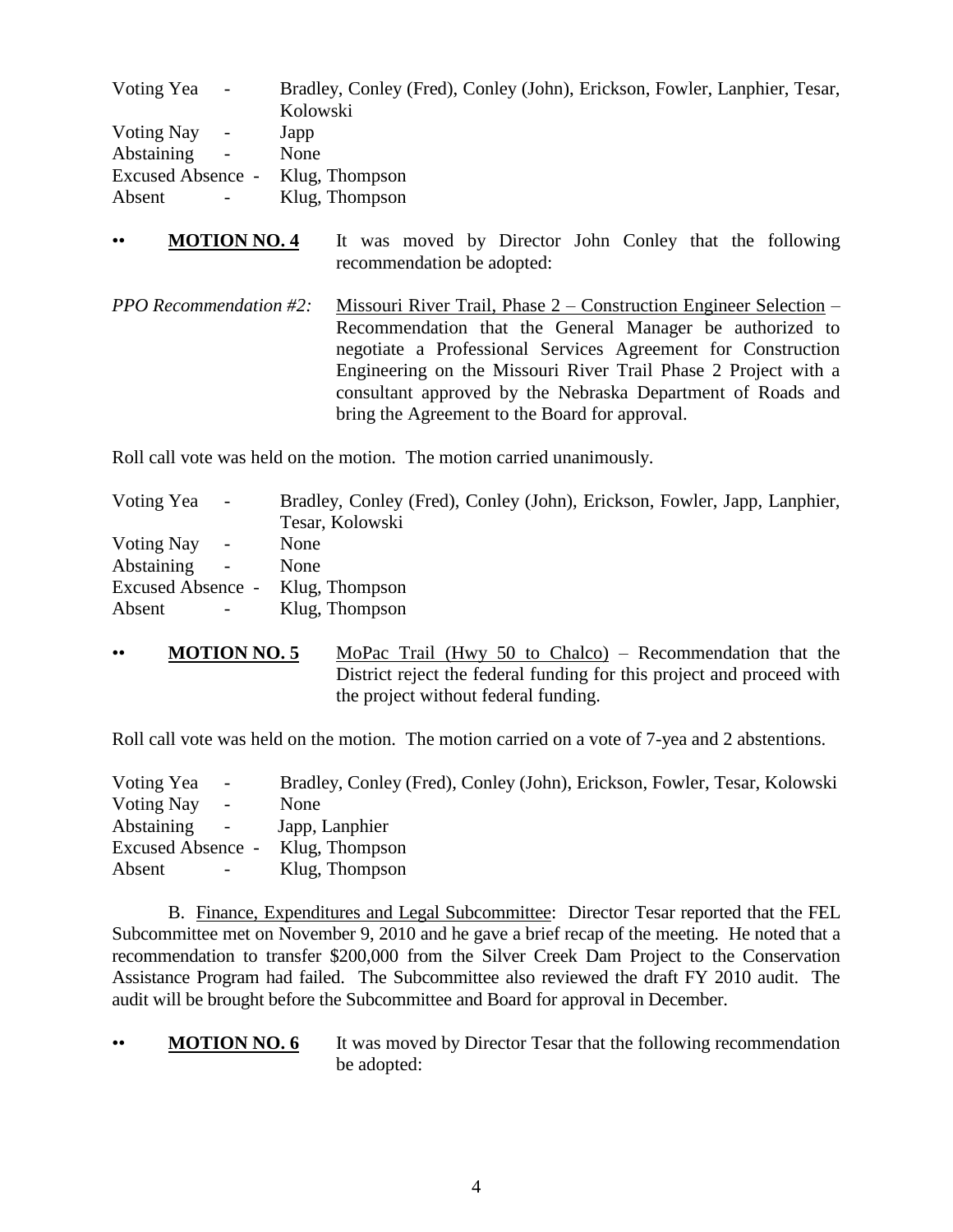*FEL Recommendation #3:* Western Sarpy Levee Construction – RSP Management, LLC, Request for Hunting Impact Compensation – Recommendation that the Board reject the claim of RSP Management LLC.

• **MOTION NO. 7** It was moved by Director John Conley and seconded by Director Tesar that the Board go into Executive Session to discuss the RSP Management letter of November 1, 2010, containing a threat of an injunction.

Roll call vote was held on the motion. The motion carried unanimously.

| Voting Yea           | $\sim$     | Bradley, Conley (Fred), Conley (John), Erickson, Fowler, Japp, Lanphier, |
|----------------------|------------|--------------------------------------------------------------------------|
|                      |            | Tesar, Kolowski                                                          |
| Voting Nay           | $\sim$     | None                                                                     |
| Abstaining<br>$\sim$ |            | <b>None</b>                                                              |
|                      |            | Excused Absence - Klug, Thompson                                         |
| Absent               | $\sim$ $-$ | Klug, Thompson                                                           |

The Board went into Executive Session at 8:00 p.m.

•• **MOTION NO. 8** It was moved by Director Tesar and seconded by Director Fred Conley that the Board return to Regular Session.

Roll call vote was held on the motion. The motion carried unanimously.

| Voting Yea - |            | Bradley, Conley (Fred), Conley (John), Erickson, Fowler, Japp, Lanphier, |
|--------------|------------|--------------------------------------------------------------------------|
|              |            | Tesar, Kolowski                                                          |
| Voting Nay - |            | None                                                                     |
| Abstaining   | $\sim$     | <b>None</b>                                                              |
|              |            | Excused Absence - Klug, Thompson                                         |
| Absent       | $\sim$ $-$ | Klug, Thompson                                                           |

The Board returned to Regular Session at 8:33 p.m.

Roll call vote was held on the Motion No. 6. The motion carried on a vote of 7-yea, 1- nay and 1 abstention.

| Voting Yea -                     |                          |                |  |  | Bradley, Conley (Fred), Conley (John), Erickson, Lanphier, Tesar, |  |
|----------------------------------|--------------------------|----------------|--|--|-------------------------------------------------------------------|--|
|                                  |                          | Kolowski       |  |  |                                                                   |  |
| Voting Nay                       | $\sim$                   | Japp           |  |  |                                                                   |  |
| <b>Abstaining</b>                | $\overline{\phantom{a}}$ | Fowler         |  |  |                                                                   |  |
| Excused Absence - Klug, Thompson |                          |                |  |  |                                                                   |  |
| Absent                           | $\sim$                   | Klug, Thompson |  |  |                                                                   |  |
|                                  |                          |                |  |  |                                                                   |  |

• **MOTION NO. 9** It was moved by Director Tesar and seconded by Director Erickson that the following resolution be adopted: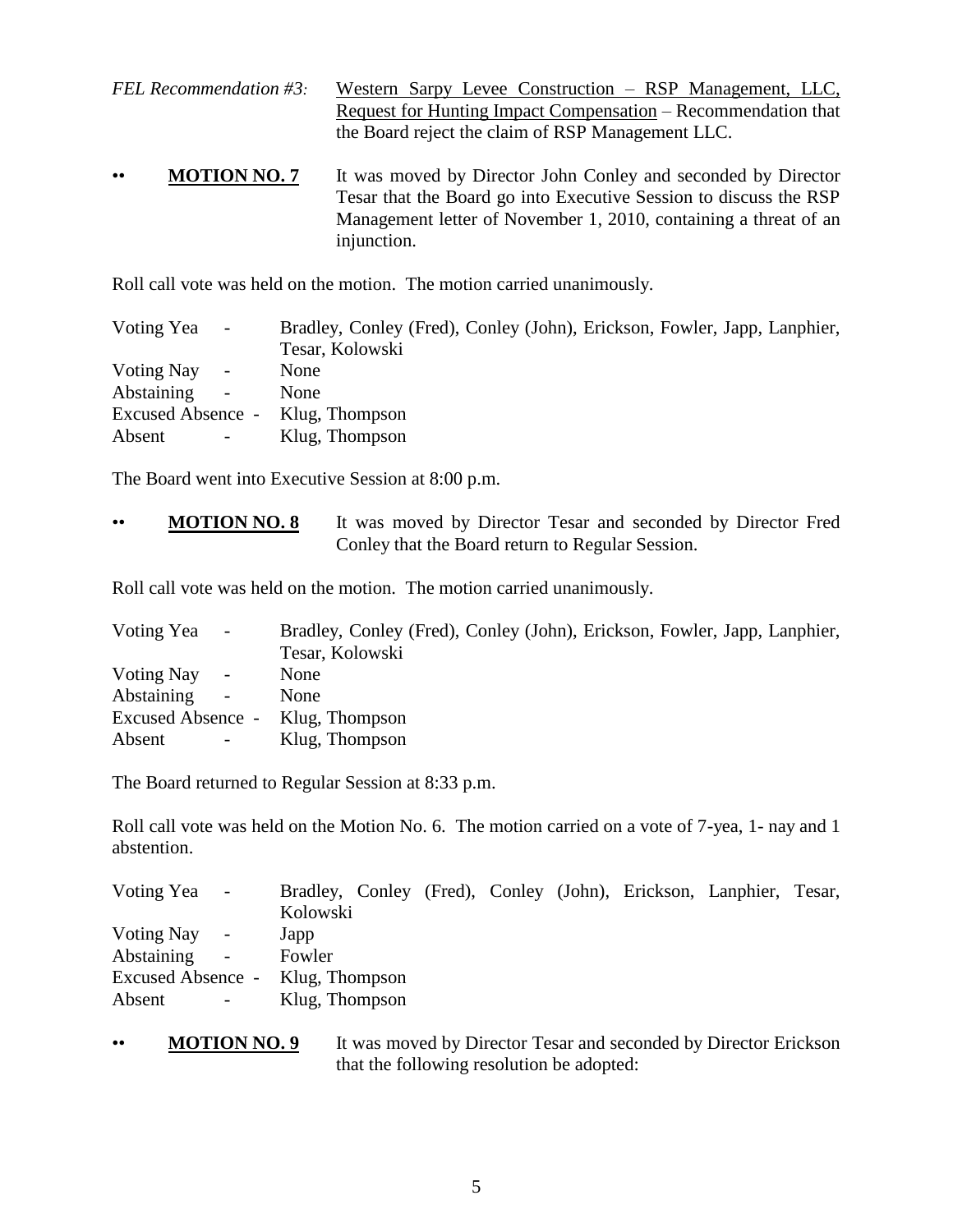BE IT RESOLVED BY THE BOARD OF DIRECTORS OF THE PAPIO-MISSOURI RIVER NATURAL RESOURCES DISTRICT that, in the event construction of the Western Sarpy/Clear Creek Flood Reduction levee project is physically obstructed by a landowner, or if in the General Manager's opinion the uses of the District's easements acquired for that project are otherwise being interfered with, then, prior to the next meeting of the Board, the General Manager shall have the authority to direct the filing by the District of a legal action in the District Court of Sarpy County, Nebraska, for an injunction to abate such interference, for recovery of such damages as might result from such interference, and for the costs of such action.

Roll call vote was held on the motion. The motion carried unanimously.

| Voting Yea - |            | Bradley, Conley (Fred), Conley (John), Erickson, Fowler, Japp, Lanphier, |
|--------------|------------|--------------------------------------------------------------------------|
|              |            | Tesar, Kolowski                                                          |
| Voting Nay - |            | None                                                                     |
| Abstaining   | $\sim$     | None                                                                     |
|              |            | Excused Absence - Klug, Thompson                                         |
| Absent       | $\sim$ $-$ | Klug, Thompson                                                           |

Director Tesar also noted that the FEL Subcommittee had discussed an issue brought up by Director Lanphier regarding the monthly financial report. No action was taken.

#### **TREASURER'S REPORT**:

•• **MOTION NO. 10**: It was moved by Director John Conley and seconded by Director Fred Conley that the following resolution be adopted:

> BE IT RESOLVED that the Treasurer is authorized to expend general funds to pay: (l) claims listed in the October, 2010, financial report; and, (2) any claims made prior to the next Board meeting for (a) earned salaries of District employees, (b) withholding taxes, (c) social security payments, (d) retirement program contributions, (e) utilities, (f) registration fees and expenses for upcoming meetings and conferences, (g) certified completed CAP and Special Project Area applications, (h) invoices which offer a credit or discount for payment made prior to the next Board meeting, (i) postage, and, (j) building and grounds contract expenses.

> BE IT FURTHER RESOLVED that the Treasurer is authorized to pay, from the respective operating accounts of the Dakota County, Thurston County and Washington County #1 and Washington County #2 rural water supply projects, the Elkhorn River Bank Stabilization Project, the Elkhorn Breakout Project, the Elk/Pigeon Creek Drainage Project, and the Western Sarpy Drainage District,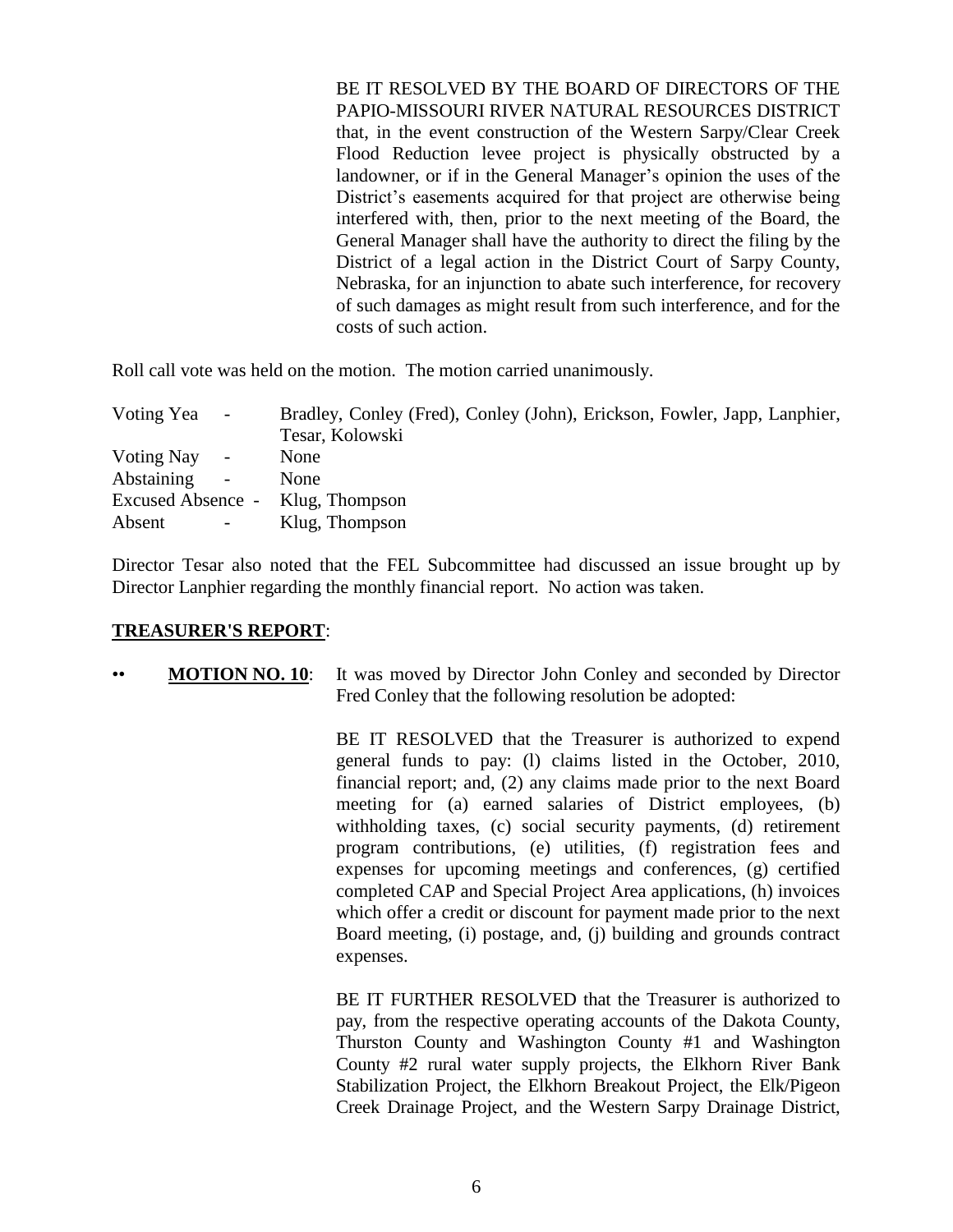the project bills listed on the October, 2010, financial report, and future claims for project utilities.

BE IT FURTHER RESOLVED that the financial reports be affixed to and made a part of the minutes.

Roll call vote was held on the motion. The motion carried on a vote of 7-yea and 2-nay.

| Voting Yea<br>$\sim$         | Bradley, Conley (Fred), Conley (John), Erickson, Fowler, Tesar, Kolowski |
|------------------------------|--------------------------------------------------------------------------|
| Voting Nay<br>$\blacksquare$ | Japp, Lanphier                                                           |
| Abstaining<br>$\sim$         | None                                                                     |
| Excused Absence -            | Klug, Thompson                                                           |
| Absent<br>$\sim$             | Klug, Thompson                                                           |
|                              |                                                                          |

**CHAIRPERSON'S REPORT** – Chairperson Kolowski once again congratulated the winners of the November  $2<sup>nd</sup>$  elections.

**GENERAL MANAGER'S REPORT**: GM Winkler reviewed the GM Report with the Board and noted that the report had been posted to the website. He announced that he is looking at scheduling a Strategic Planning Session in January. He asked Directors to contact him if they had any dates in January they would not be available.

#### **INFORMATIONAL ITEMS:**

A. Future Meetings: The Chairperson reviewed the following upcoming meetings with the Directors:

| November 11, 2010 | Veteran's Day – P-MRNRD Offices Closed                             |
|-------------------|--------------------------------------------------------------------|
| November 18, 2010 | Papillion Creek Watershed Partnership Meeting, 10:00<br>a.m., NRC  |
|                   | November 25-26, 2010 Thanksgiving Holiday – P-MRNRD Offices Closed |
| December 7, 2010  | <b>P-MRNRD Subcommittee Meetings</b>                               |
| December 9, 2010  | <b>P-MRNRD Board Meeting</b>                                       |
| December 16, 2010 | Papillion Creek Watershed Partnership Meeting, 10:00<br>a.m., NRC  |
| December 24, 2010 | Christmas Holiday - P-MRNRD Offices Closed                         |
| December 31, 2010 | New Year's Holiday – P-MRNRD Offices Closed                        |
| January 11, 2011  | <b>P-MRNRD Subcommittee Meetings</b>                               |
| January 13, 2011  | <b>P-MRNRD Board Meeting</b>                                       |